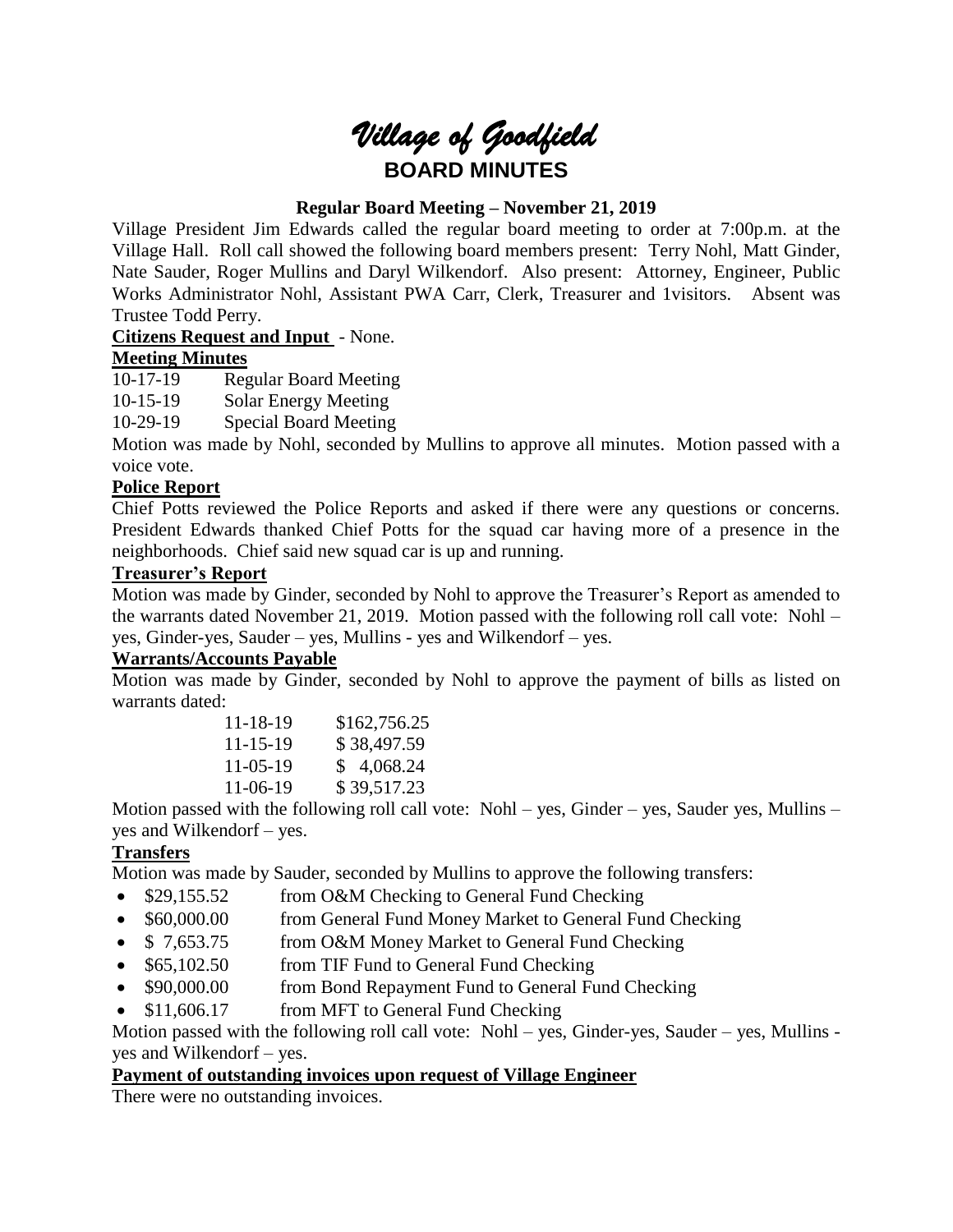# **PUBLIC WORKS ADMINISTRATOR/VILLAGE ENGINEER REPORT**

**WATER TREATMENT PLANT/DISTRIBUTION SYSTEM**

Still working bugs out. IXOM is going to schedule high flow rate test. **SEWER TREATMENT PLANT/COLLECTION SYSTEM**

Nothing discussed.

# **SANITARY SEWER COLLECTION SYSTEM ISSUES**

Nothing discussed.

# **ATTORNEY REPORT**

Attorney Gifford will bring an Ordinance next month to amend the Sexual Harassment Policy. Per statute there has to be an independent review.

# **OLD BUSINESS**

# **Comprehensive Plan/Mile and a half radius map**

Chairman Mike Carr will check into what the Village can do to help save on cost of the Comprehensive Plan.

## **Website Update**

Nate is working on the website.

# **Ingress/Egress Easement for Sanitary Sewer Trunk Main**

PWA Nohl will set up a meeting with President Edwards, Trustee Mullins and himself with Andrew Hoerr and Randy Selvey.

# **Tax Increment Financing Review**

Nothing discussed.

## **Solar Energy Ordinance**

PWA Nohl spoke with Building Inspector Kris Swords and Kris said he would be willing to do the solar inspections. Attorney Gifford brought a draft ordinance. The Board discussed Sec. 10.708 Fines and Penalties. Motion was made by Sauder, seconded by Wilkendorf to approve changes in Sec. 10.708 for fines to be not less than \$100 nor more than \$750. Motion passed with the following roll call vote: Nohl – yes, Ginderyes, Sauder – yes, Mullins yes and Wilkendorf – yes.

Motion was made by Ginder, seconded by Sauder to approve **Solar Energy Ordinance #19-14** as amended above. Motion passed with the following roll call vote: Nohl – yes, Ginder yes, Sauder – yes, Mullins yes and Wilkendorf – yes.

# **Raymond & Cleveland Street Right of Way**

Engineer Yockey brought an exhibit for Raymond Street Right of Way. PWA Nohl asked for direction from the Board on how to approach land owners . A letter was sent to land owners but he has not received any response. PWA Nohl asked if could offer them anything such as a certain amount of money, is that even a consideration? After discussion it was decided to have Lewis, Yockey & Brown locate with pins and PWA Nohl will locate watermain, then we will re-evaluate.

# **Goodfield Crossing Drainage Issue**

Engineer made them extend curb further. Curb looks good, but they still have work to do on the east end of earthen berm.

# **Sewer Main Easement – Dr. Merheb & Barn III**

PWA Nohl will call Dr. Merheb to discuss sewer main easement.

# **Drainage Issue E Martin Drive**

The Village will continue to watch this area.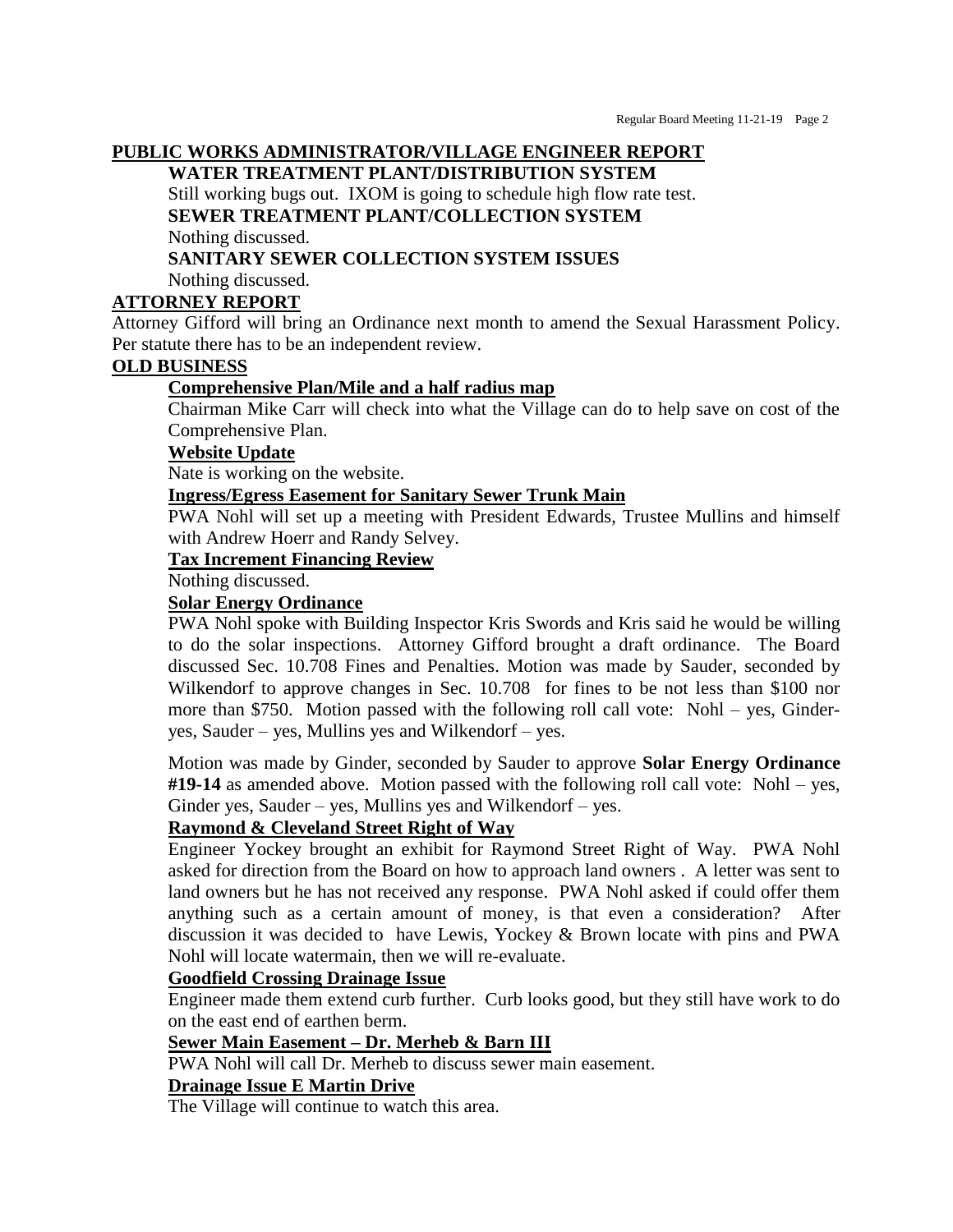#### **Erosion, Sediment & Storm Water Control Ordinance**

Motion was made by Mullins, seconded by Wilkendorf to approve Ordinance #19-15, amending Chapter 10 of the Village Code and establishing an Erosion, Sediment and Storm Water Control Code. Motion passed with the following roll call vote: Nohl – yes, Ginder - yes, Sauder – yes, Mullins - yes and Wilkendorf – yes.

# **Tax Increment Finance Update**

# **Woodford County**

Attorney Gifford received an email yesterday from the Assistant State's Attorney asking how the Village will respond to Woodford County's request for TIF money. Several years Woodford County treated portion of land as TIF when it was not. Attorney Gifford will sit down with Treasurer, Gene Norber and Assistant State's Attorney to find solution.

## **Repeater Antennae on Tower One for Goodfield Fire Dept**

PWA Nohl sent the Agreement to Fire Chief Craig Neal and he was going to present the Agreement to the Eureka – Goodfield Fire Protection Board for approval.

# **Amendment to Timberline Mobile Estates Water Service Agreement – Letter of Credit**

Attorney Gifford has called Mr. Rizqallah twice with no answer. Timberline Mobile Estates are current on their obligations. Attorney Gifford will send a letter to Mr. Rizqallah with proof of delivery.

## **Ordinance Amending Chapter 13 of the Village Code Respecting Cannabis and Cannabis Business**

Motion was made by Wilkendorf, seconded by Ginder to amend Chapter 13.1705 to read, "not less than \$100 nor more than \$750 and \$250 for the second offence. Also to amend Chapter 13.1003 to read, "A or B" not A of B.

Motion was made by Ginder, seconded by Nohl to approve Ordinance #19-16, an Ordinance amending Chapter 13 of the Village Code respecting Cannabis and Cannabis Business. Motion passed with the following roll call vote: Nohl – yes, Ginder yes, Sauder – yes, Mullins yes and Wilkendorf – yes.

#### **Audit Report**

Auditor Aaron Phillips dropped off bound copies of the Audit for Board Trustees. **NEW BUSINESS**

# **Ordinance Amending Codebook Chapter 3, Sec. 3.109 & 3.21**

Tabled until December Regular Board Meeting.

# **Tax Levy & Truth in Taxation**

Motion was made by Mullins, seconded by Nohl to approve Ordinance #19-17, an Ordinance for the levy and assessment of taxes for the current fiscal year. Motion passed with the following roll call vote: Nohl – yes, Ginder – yes, Sauder – yes, Mullins – yes and Wilkendorf – yes.

#### **Christmas Gifts for Employees**

Motion was made by Mullins, seconded by Sauder to do Christmas Gifts for employees the same as last year. Motion passed with the following roll call vote: Nohl – yes, Ginder yes, Sauder – yes, Mullins yes and Wilkendorf – yes.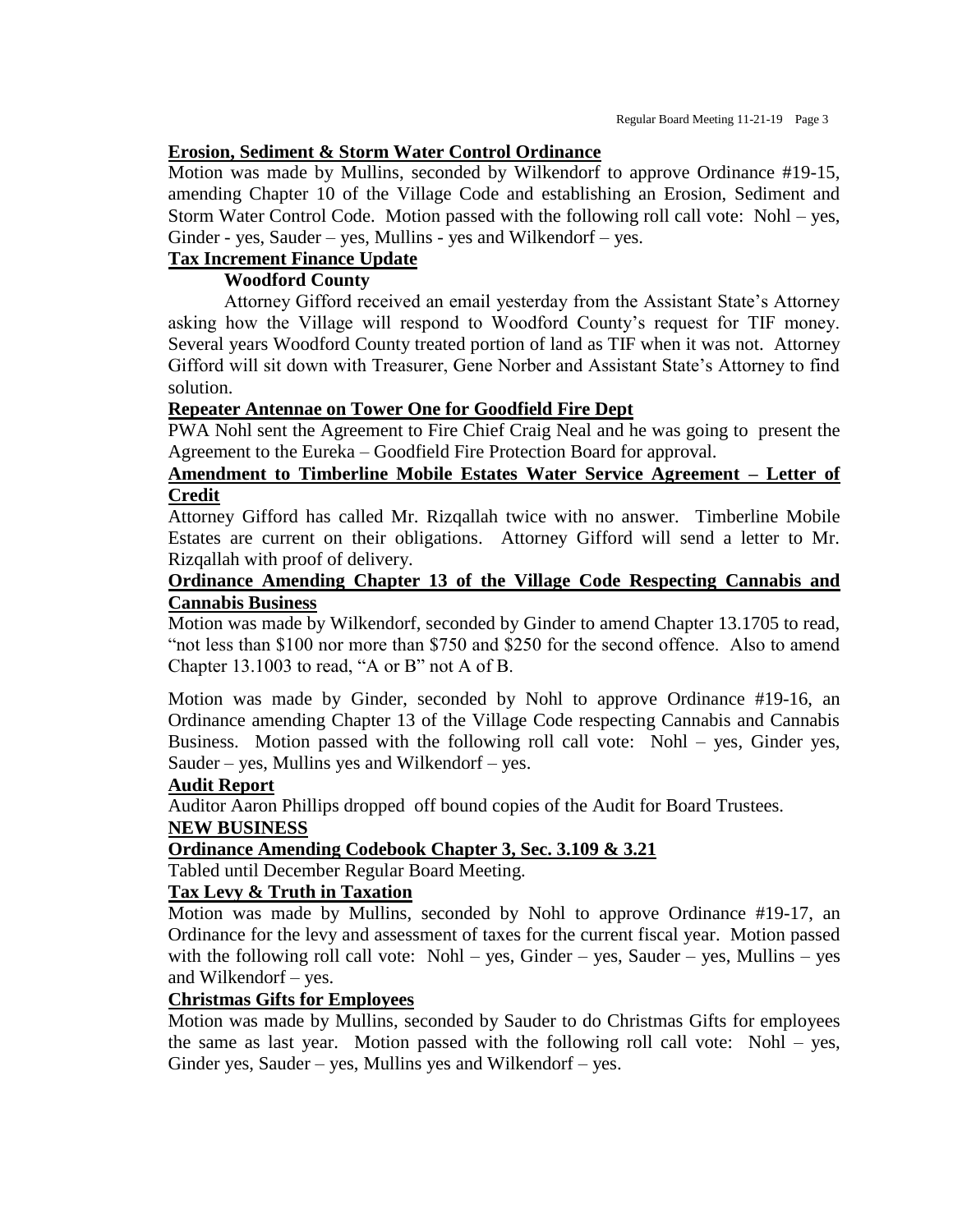#### **Annual Salary Review – Executive Session 2(C-1) of the Open Meetings Act**

Motion was made by Ginder, seconded by Wilkendorf to enter into Executive Session, under 2 (c-1) of the Open Meetings Act to discuss employee compensation. Motion passed with the following roll call vote: Nohl – yes, Ginder – yes, Sauder – yes, Mullins - yes and Wilkendorf - yes.

The President and Board of Trustees went into Executive Session at 9:34p.m.

No action was taken in Executive Session.

#### **Adjourn Executive Session and Reconvene Meeting**

Motion was made by Wilkendorf, seconded by Nohl to adjourn Executive Session and reconvene the Regular Board Meeting. Motion passed with the following roll call vote: Nohl – yes, Ginder – yes, Sauder – yes, Mullins – yes and Wilkendorf - yes.

Motion was made by Wilkendorf, seconded by Sauder to adopt the wage rate change of 5% increase for the coming year and in an effort to become an even better Village we will implement things like codes of conduct, conflict of interest, performance evaluations, etc. and to set specific goals for each Village employee. President Edwards also stated there will be an Employee Handbook implemented. Motion passed with the following roll call vote: Nohl – abstain, Ginder – yes, Sauder – yes, Mullins – yes and Wilkendorf yes.

#### **Nicor Request for Easement**

PWA Nohl received a call from Nicor. They are going to be connecting to gas main by Martin Equipment and extending it to unincorporated Deer Creek. Since the Village bought that small piece of ground by the cell tower Nicor needs an easement from the Village. Engineer Yockey has reviewed the documents and said it was ok to grant easement. Motion was made by Nohl, seconded by Mullins to approve signing the easement. Motion passed with the following roll call vote: Nohl – yes, Ginder - yes, Sauder – yes, Mullins - yes and Wilkendorf – yes.

## **Drinking Fountain at Park/Possible Community Club Donation**

Someone from the Community Club suggested that the Village get a drinking fountain at the park. The Community Club would be willing to donate money toward a drinking fountain. PWA said prices range from \$800 to \$4100. PWA will do more research and report back next month.

#### **Board of Appeals Ordinance**

Motion was made by Wilkendorf, seconded by Ginder to approve Ordinance #19-18, an Ordinance amending Chapter 6 of the Village Code. Motion passed with the following roll call vote: Nohl – yes, Ginder yes, Sauder – yes, Mullins - yes and Wilkendorf – yes.

# **Schedule Committee Meetings**

No committee meetings were scheduled.

#### **Municipal Calendar**

Completed.

## **Other Business**

President Edwards brought up several topics, including:

1. Proposed that the Clerk have the Board Meeting packets available by Monday of the Board Meeting week. Also the Clerk will scan packet and email to